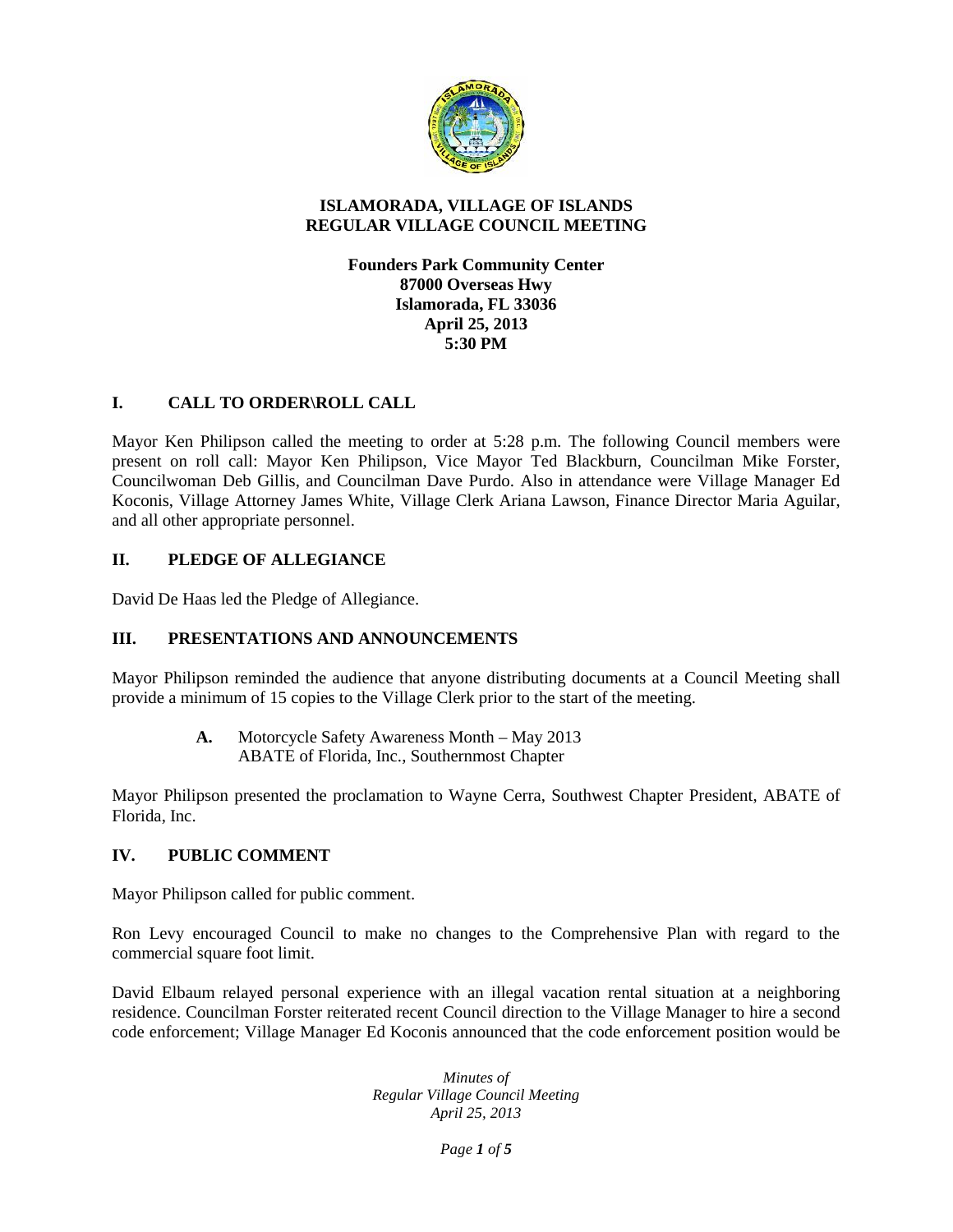filled in the next week or so. Vice Mayor Blackburn stated that staff needs to be more proactive in fining offenders.

Paul Shomo communicated his concern that the income limits for the Wet Net Affordable Housing units were unreasonably low. Council Purdo explained the income limitations are set by HUD and the Village is unable to alter their requirements.

Larry Barr spoke about the Severn Trent report indicating there were forty six flooded pits on South Coconut Blvd.

John Fernandez stated when Council established licensing fees for Vacation Rental licenses a portion of those funds were to be used for hiring an individual to enforce the Vacation Rental ordinance.

## **V. AGENDA: Request for Deletion / Emergency Additions**

There were no deletions or emergency additions.

## **VI. CITIZENS' ADVISORY COMMITTEE UPDATES**

**A.** Ad Hoc Planning and Development Services Citizens' Advisory Committee – Chairperson Don Horton (Discussion at Future Meeting)

Chairperson Donald Horton distributed a document entitled "Ad Hoc Planning and Development Services Citizens' Advisory Committee Report to Village Council, Thursday, April 25, 2013" and an accompanying flow chart to Council. Local Planning Agency (LPA) Chairperson John Fernandez referred to the Committee's report as an "active document," noting that it would be further refined and redistributed to Council for review and discussion at a subsequent Regular Village Council Meeting. Mayor Ken Philipson commended the Committee's efforts. Councilman Mike Forster reiterated a previous request that no staff names be used in discussion of the Committee's recommendations. Vice Mayor Ted Blackburn recommended a Village Council Workshop to discuss the Committee's recommendations. Council agreed that in the meantime staff and the LPA should consider the Committee's proposed amendments to the Land Development Regulations.

Mayor Philipson called for public comments. Cheryl Culberson spoke about the importance of goal setting.

## **B.** Annual Review of Citizens' Advisory Committees **TAB 1**

Councilwoman Deb made a motion to sunset the Land Acquisition Advisory Committee and to continue the activities of all other Committees. Councilman Purdo seconded the motion. Council voted and the motion passed 5-0.

## **VII. VILLAGE MANAGER REPORTS AND UPDATES**

**A.** Update on Mosquito Control Property (MM 81.8)

Village Manager Ed Koconis provided an update to Council on efforts to lease property located at mile marker 81.8 from the Florida Keys Mosquito Control District. Mr. Koconis advised Council that the District had requested a reduction in the proposed contract from ten (10) to five (5) years and requested

> *Minutes of Regular Village Council Meeting April 25, 2013*

> > *Page 2 of 5*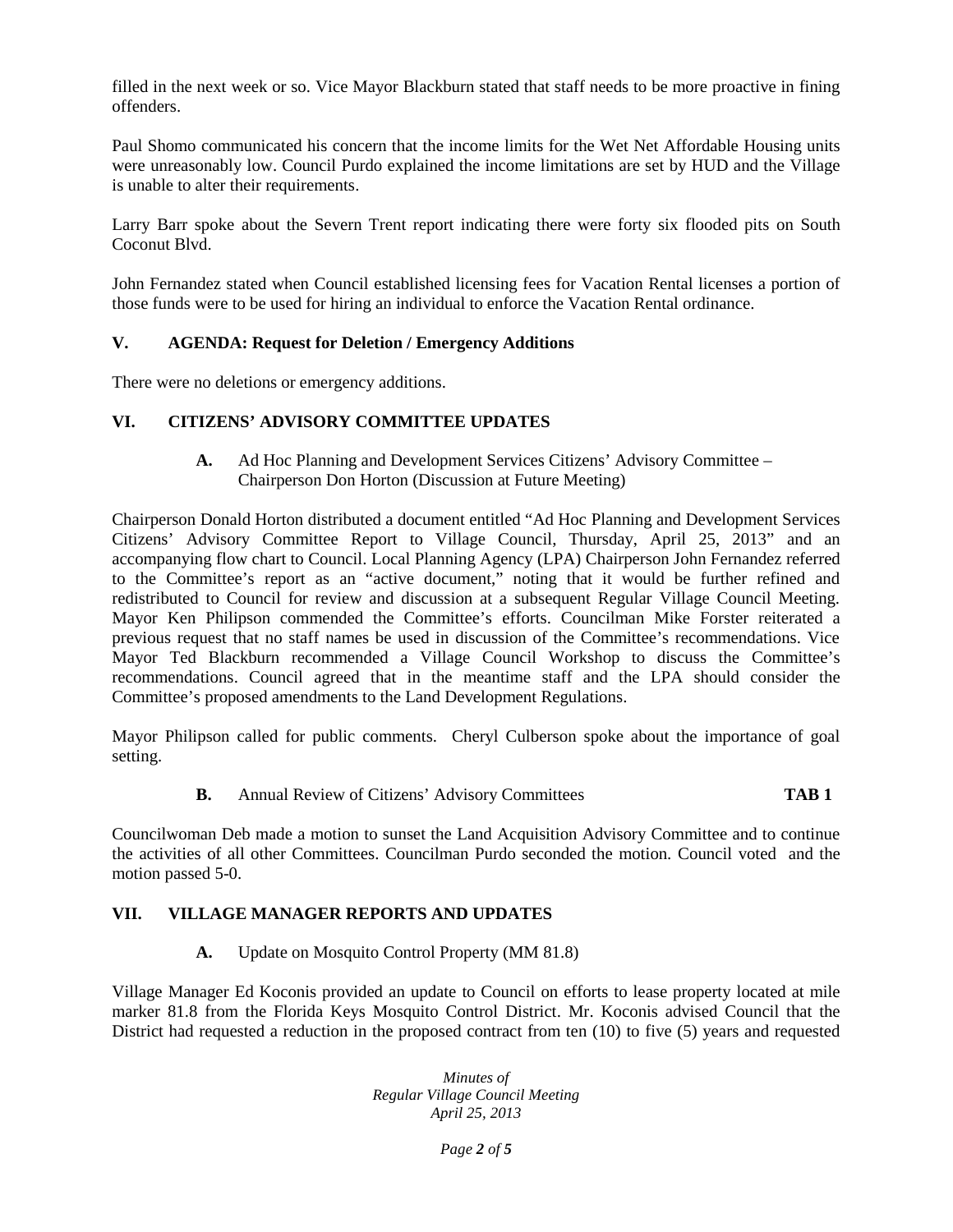the Village provide an area for the District to store materials and vehicles as well as potential locations for a helicopter landing site. He advised Council of the potential costs of Level I and Level II assessments and ensuing cleanup of the property. Mr. Koconis recommended a contract clause addressing reimbursement of expenses to the Village in the event the contract is not renewed after the initial five (5) year term. Council discussion ensued. Council directed staff to insert a clause providing for the return of amortized expenses if the contract is not renewed after the initial five (5) year term. Council elected to omit provisions for a helicopter landing site from the contract but directed staff to assist the District in the identification of potential locations.

Mr. Koconis also reported on two recently received permit applications involving temporary closure of U.S. 1, noting that each application was submitted with less than seven days' notice from the closure date. Village Attorney James White explained the general protocols for road closures and coordination with the Florida Department of Transportation (FDOT). Council discussion ensued. Cheryl Culberson notified Council that FDOT had already noticed the temporary closures. Mr. Koconis confirmed receipt of required indemnification and hold harmless agreements and insurance documents. Council agreed to approval of the permits, and expressed interest in amending the Village's permit application policy to mirror the FDOT's fourteen-day submission requirement.

Mr. Koconis advised Council that the Village needs to nominate a new Florida Keys National Marine Society Water Quality Protection Program Committee delegate to replace former Mayor Michael Reckwerdt. Council discussed appointing either Councilman Mike Forster or Councilman Dave Purdo but decided to wait until the Village's subcommittee representative, Environmental Planner Susan Sprunt, could provide more information regarding the position's responsibilities.

Mr. Koconis announced Monroe County is meeting Friday, April 26, 2013, to discuss solid waste services in unincorporated areas. The County is considering a proposal for consolidating haul-out of solid waste from Keys. Local governments have been invited and one of the speakers is an individual that writes RFP's independently. Village Manager Koconis volunteered to attend the meeting. Council agreed that the Manager should attend the meeting as to keep abreast of the Counties plans for solid waste. John Sutter spoke in favor of having an independent RFP written. Mayor Philipson opened public comment; no public comment was offered. Council gave direction to move forward with having the solid waste RFP independently written.

# **VIII. CONSENT AGENDA**

- **A.** Proposed Adoption of 2013 Islamorada Affordable Housing Property **TAB 2** Inventory List
- **B.** Proposed Resolution Approving the First Amendment to the Affordable **TAB 3** Housing Agreement between Islamorada, Village of Islands and H & C Islander Resort, LLC ("The Islander Resort")
- **C.** Resolution Approving an Amendment to the Loan Agreement By and **TAB 4** Between Islamorada, Village of Islands and Suntrust Equipment Finance & Leasing Corp.

Councilman Dave made a motion to approve the consent agenda. Deb Gillis seconded the motion. Council voted all in favor. The motion passed 5-0.

> *Minutes of Regular Village Council Meeting April 25, 2013*

> > *Page 3 of 5*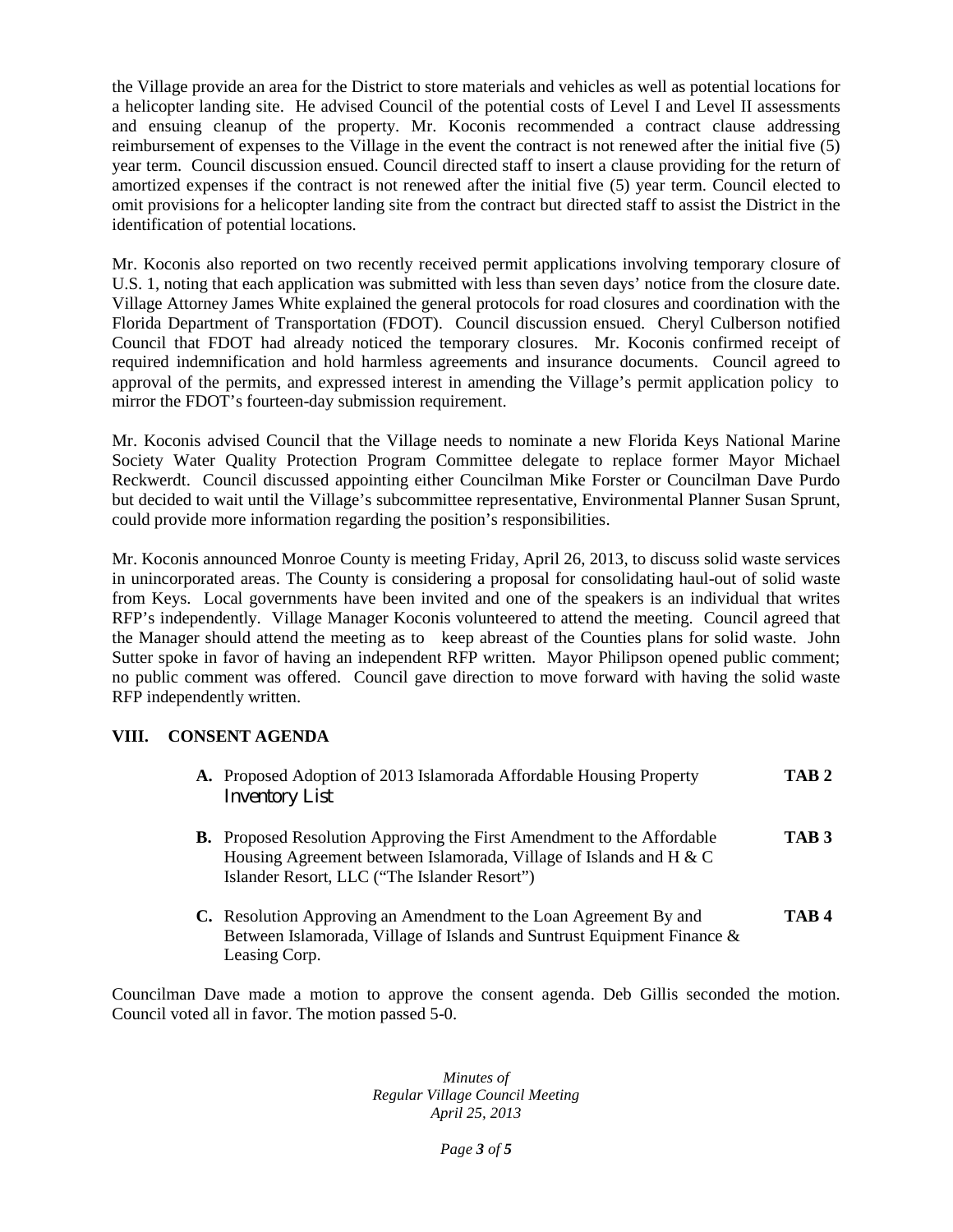#### **IX. ORDINANCES**

**A.** First Reading – Ordinance Creating Registration for Real Property Mortgages **TAB 5** in Default

Village Attorney James White read the title of the ordinance. Village Manager Ed Koconis presented the staff report, advising Council that staff would present a proposed agreement to Council on second reading of the ordinance. Mayor Philipson called for public comment. Larry Barr recommended Council not become overly restrictive in enforcing distressed real properties. Cheryl Culberson noted that residences in foreclosure can still be occupied. Vice Mayor Ted Blackburn offered a motion to approve. Councilwoman Deb Gillis seconded the motion. The motion passed 5-0.

## **X. X. QUASI-JUDICIAL**

No quasi-judicial items were presented.

## **XI. RESOLUTIONS**

#### **A.** Resolution Establishing Audit Committee **TAB 6**

Village Attorney James White read the title of the resolution. Finance Director Maria Aguilar presented the staff report. Councilman Dave Purdo inquired whether the Village is legally obligated to include a Council member on the Committee. Ms. Aguilar stated that the Florida Statutes only require that a Committee be established and that the Government Finance Officers Association recommends members of management, e.g. staff, not serve on the committee. Council discussion ensued.

Mayor Philipson called for public comment; there was none.

Councilman Mike Forster made a motion to amend the resolution to change the Committee composition to still include a Council representative but change the number of additional members from three (3) to four (4), and approve as amended. Councilwoman Deb Gillis seconded the motion. Council voted and the motion passed 4-1, with Councilman Purdo dissenting. Council appointed Vice Mayor Ted Blackburn to the Committee as the Council representative. Councilman Mike Forster nominated James Grainger, Jason Katerino and Dick Haygood as Committee Members. Council concurred and approved Ms. Aguilar as Committee Liaison.

## **XII. MOTIONS**

No additional motions were made.

## **XIII. WASTEWATER MATTERS**

**A.** Wastewater Project Update **TAB 7**

Wade Trim Vice President Tom Brzezinski presented an update to Council. Mayor Ken Philipson expressed satisfaction with the report and Reynolds Water Islamorada's project progress.

# **XIV. MAYOR / COUNCIL COMMUNICATIONS**

*Minutes of Regular Village Council Meeting April 25, 2013*

*Page 4 of 5*